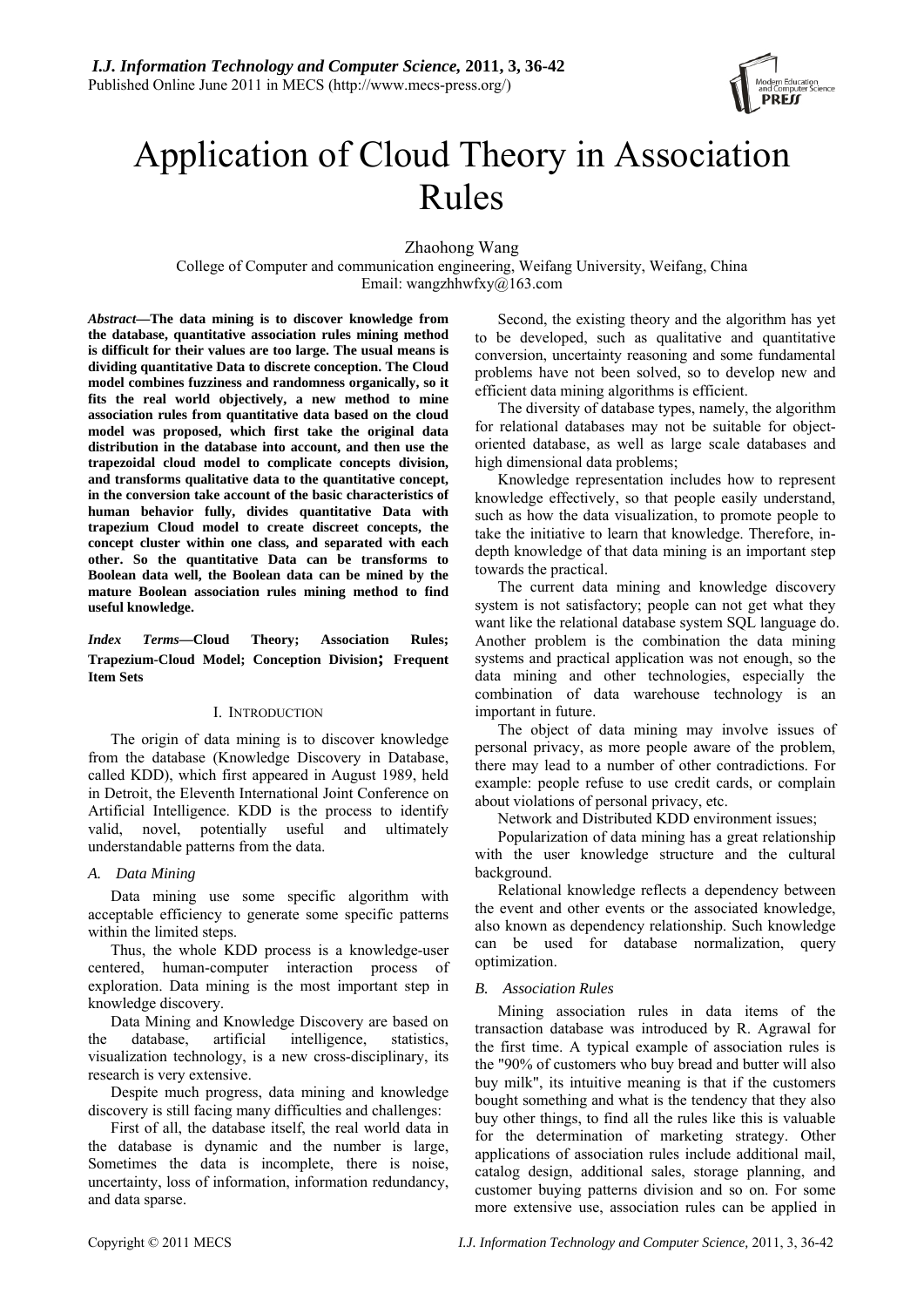other areas, such as medical researchers hope to identify common features of patients who suffer from a disease from thousands of existing medical records, which provide help for the cure of the disease. These applications database are extremely large, therefore, not only need to design efficient algorithms for mining association rules, but also should find ways to solve how to maintain and update these rules, how to verify the worthiness of these rules, how to mine association rules from a distributed database.

Association rule mining refers mainly to get the knowledge such as "customers bought tea. also purchased the coffee," which meet the minimum support and the minimum confidence. At present association rules can be divided into two types: Boolean association rules and quantitative association rules, and most of the research are focused on the Boolean association rules research.

First, give the formal description of association rules mining: Suppose  $I = (i_1, i_2, \ldots, i_m)$  is a collection of m different items,  $T = (t_1, t_2, \ldots, t_n)$  is a transaction database,  $t_i$ is a group of items of I set,  $t_i \in I$ . Each transaction with a unique identifier  $T_{ID}$  linked. If X is a subset of I with  $X \in t_i$ , we say that a transaction contains X. An association rule is a "X⇒Y" implication, in which  $X \in I$ ,  $Y \in I$ , and  $X \cap Y = \Phi$ .

Definition 1: If the ratio of transaction T contains X∪ Y is Sup, the association rules  $X \Rightarrow Y$  in T has a support degree Sup.

$$
Sup = \frac{\text{support}(x \cup y)}{n} \times 100\%
$$

(1)

Support  $(X \cup Y)$  stands for the number which support X∪Y transactions, n stands for the total number of transactions.

Definition 2: If the ratio transaction T contains X also contains Y is Conf, then the confidence level of association rules X⇒Y in T is Conf.

$$
Conf = \frac{support(x \cup y)}{support(x)} \times 100\%
$$
 (2)

Association rules are called the strong association rules if they meet the minimum support and minimum confidence [1] [2].

Definition 3: Boolean association rules are got from the transaction database whose items values are 0 or 1.

Mining process is as follows:

(1) Identify the transaction database T in all the nonempty sets which meet user-defined minimum support degree, if the item sets meet the minimum support degree which are called frequent item sets.

(2) Using frequent item sets generate the required association rules. For each frequent item sets A, identify all non-empty subset  $A \in a$ , if  $- \geq$  min conf  $support(A)$ 

support(a) , then generated association rules a  $\Rightarrow$  (A-a) [1][2].

The above methods only consider whether the transaction contains the item, regardless of the number of item, for example, they only consider whether a particular

transaction contains tea, regardless of a pound of tea or five pounds of tea; a lot of useful information are lost[3][4].

In applications, quantitative attribute Data quantity gathered in a certain range may contain very useful knowledge. Upper and lower limits in the expression is too rigid, for example: for  $\langle 4.8, 38 \rangle$ , 16-17 years old, which certainly are not divided into this interval, but if we use "young" concept to describe the age of people, 16- 17 years old, which can be classified into the concept *or not* depending on the Individuals, or they belong to the concept partly. The method mentioned in this paper can identify association rules from the quantitative Data. Here, we first look at the mathematical theory.

#### II. CLOUD THEORY

In the past years, people mainly focused on the research of data mining algorithms, little attention was paid on the expression of knowledge and the quantitative and qualitative conversion, basically followed the previous AI Research results. In the field of artificial intelligence, the main methods to study knowledge and the uncertainty reasoning are the statistical, evidence theory and fuzzy set theory methods; the uncertainty is divided into fuzziness and randomness to study. Randomness is the uncertainty which is clearly defined but not always happened event.

For example: a coin toss experiment, the result is clear, either national emblem side is up, or the score side is up, does not exist other state, but the results of each test was random. Probability theory and mathematical statistics study the statistical regularity of random phenomena; it has been studied for hundreds of years. Another uncertainty is already there but it is difficult to give precise definitions, called fuzzy. Fuzzy concept is in the prevalence of daily life and work, for example, "young people", "tall", "Fat Man", "job security", "reliable" and so on.

To study these widespread fuzziness, American scientists L.A.Zadeh introduced the concept of fuzzy sets in 1965 as the main tool to deal with fuzziness, fuzzy set theory give the concept of membership degree to describe the fuzzy nature of things, However, once a precise description of membership functions to fuzzy sets were defined, fuzzy concept were forced into the exact calculations, since then, in the definition of the concept, theorem statements and proof of mathematical thinking session, they have not any slightest fuzziness no longer. This is the limitations of the traditional fuzzy set theory. To solve this problem, [4] presented qualitative and quantitative transformation model uncertainty - the cloud model on the basis of the traditional fuzzy set theory and probability and statistics, it fully integrated concept of fuzziness and randomness to complicate the natural conversion between concepts and quantitative values.

Cloud model is a qualitative and quantitative conversion model; it combines fuzziness and randomness organically.

Set U is a mathematical domain  $U = \{x\}$ , T is the language value associated with the U.  $\mu$ T (x) is a stable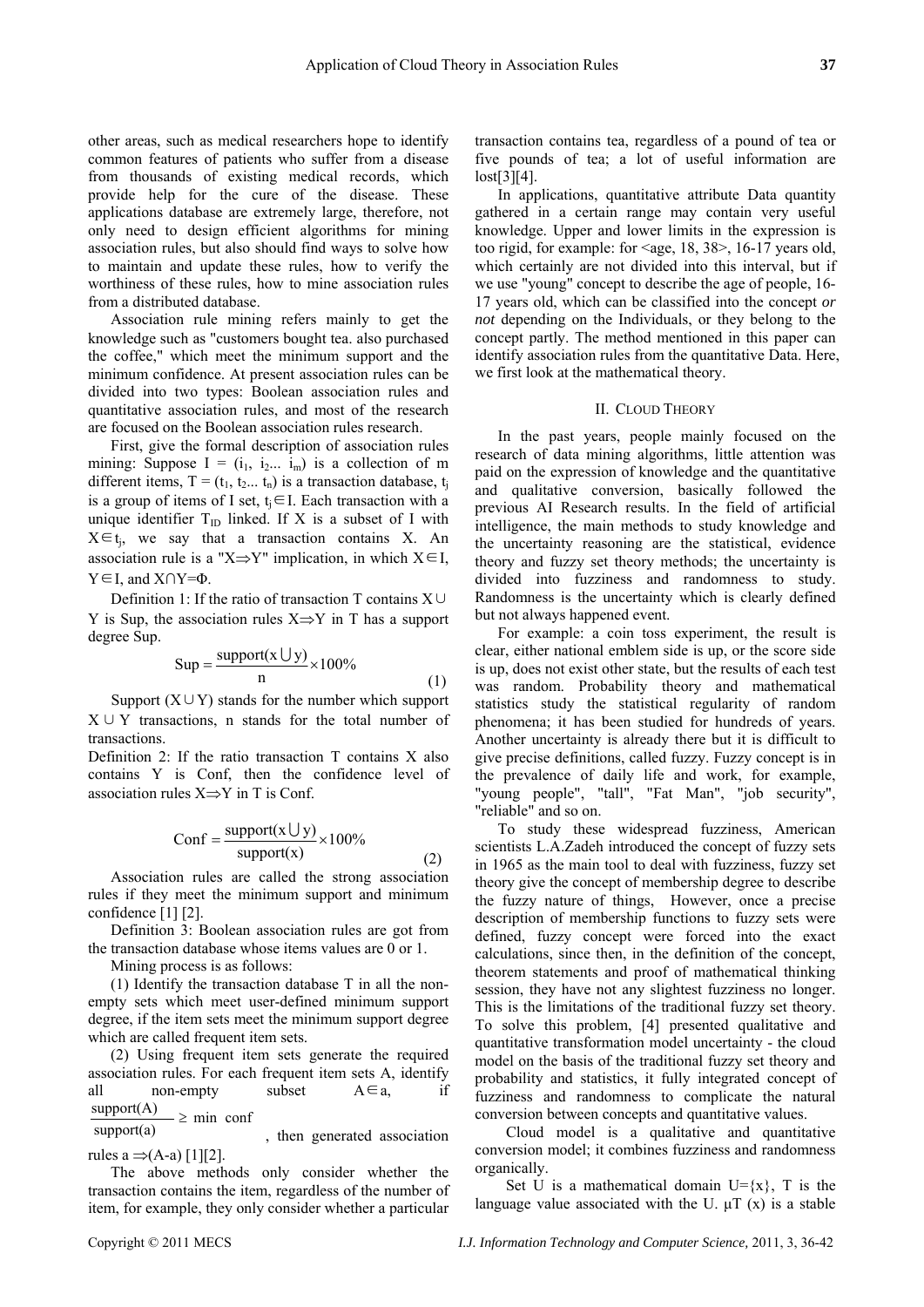tendency random number which expressed the elements x subordination of T concept, subordination's distribution in the domain is known as the cloud [5][6].

Cloud mathematical expected curve is its subordination curves from the view of fuzzy set theory. However, "thickness" of the curve is uneven, waist is the most scattered, the top and bottom of the curve are convergent, cloud's "thick" reflects the subordination degree randomness, near to or away from the concept center have smaller subordination randomness, while concept center have the largest subordination randomness, which is consistent with people's subjective feelings.

#### *A. The normal cloud model*

The digital features of the normal cloud characterized by three values with the expectation Ex, entropy En excess entropy He) fig.1.<br>subordination



Figure 1. The digital features of the normal cloud

The expected value Ex: Ex is the center value of the concept domain and the most representative qualitative value of the concept, it should be 100% belongs to the concept; Ex reflect the value of the information center of the qualitative knowledge.

Entropy En: is a qualitative measure of the concept's fuzziness, reflecting the accepted range values of the concept domain; the greater the En is, the range of values represented by the concept is the greater, the more vague the concept is.

Hyper entropy He: can be described as entropy En of entropy, reflecting the degree of dispersion of the cloud droplets.

Since entropy reflects the range of the domain language can be the accepted by people, and hyper entropy He is entropy's entropy, He is small, random entropy En change is small, indicating that people is more consistent that a qualitative value of belong to the concept; on the contrary, if He is large, randomized entropy En change a lot, that indicates people have big differences in understanding a qualitative value belong to the concept, which reflects the understanding is not the same whether the qualitative concepts is accepted. As a result, people do not know the extent to which a cloud droplet belongs to the concept. So in order to reflect the concept that people have some same understanding, while there are some differences, it is more appropriate that En and He ratio is usually between 15 to 40. Fig.2 (a-f) He changes reflects the different situations.

We can be seen Fig. 2 (f), although En equal to 1, but He is 50, this indicated that the random entropy can be broadly range from -149 to 151 to calculate the degree of membership of each cloud droplets, so that the changes of random entropy will be very large, almost like that each cloud droplet will use a completely different entropy [5].

Thus, use the cloud model to represent the membership function is to determine the digital features of the cloud model, if the concept itself is clear and it is understood consistently by almost all people, you can use smaller En and He. If the concept itself is vague, our understanding is very inconsistent, you can use larger En and He.



The normal cloud is the most important cloud model, because various branches of the social and natural sciences have proved the normal distribution's universality. The equation of normal cloud curve:

MEC A(
$$
\mu
$$
) =  $e^{-\frac{(\mu - Ex)^2}{2En^2}}$  (3)

Definition 4:  $\triangle X$ , a variable of any inter-district of basic variable X, who's Contribution to qualitative concept  $\tilde{A}$  is  $\triangle C$ :

$$
\Delta C \approx \mu_{\lambda}(x)^* \Delta x / \sqrt{2\pi} \text{En}
$$
 (4)

Obviously, all the elements total contribution C to the conceptual domain  $\tilde{A}$  is:

$$
+ \infty
$$
  
\n
$$
\int \mu_{\lambda}(x) dx
$$
\n
$$
= \frac{-\infty}{\sqrt{2\pi E n}} = \frac{-\infty}{\sqrt{2\pi E n}} = 1
$$
\n
$$
C = \frac{1}{\sqrt{2\pi E n}} \int \mu_{\lambda}(x) dx = 99.74\%
$$
\nBecause

for a qualitative knowledge, clearly, the expected curve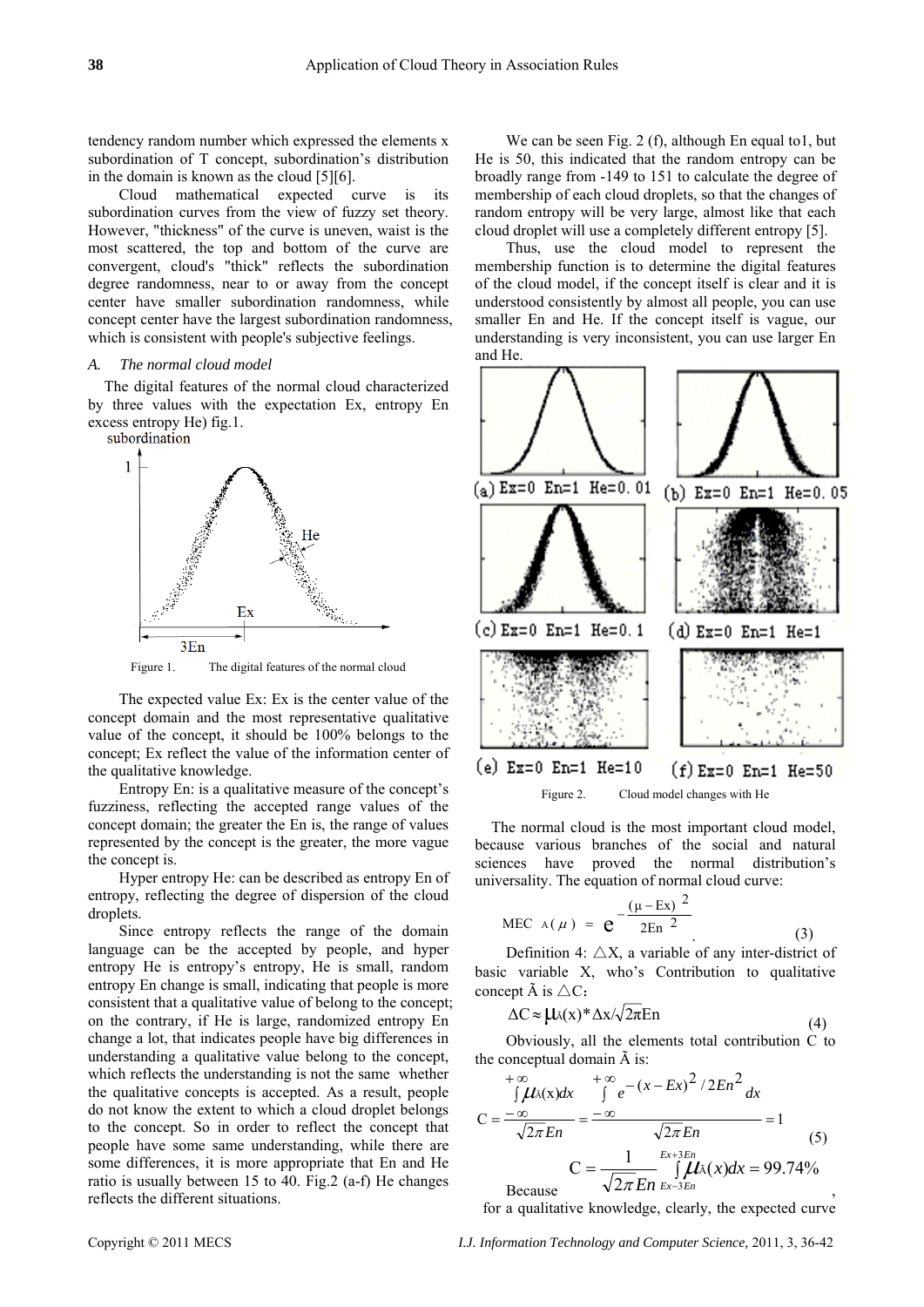is a normal curve. Elements do not fall into [Ex-3En, Ex-3En] can be ignored, because it has been proved that approximately 99.74% elements of model fall into the range of [Ex-3En, Ex-3En] by the mathematical characteristics of normal distribution.

#### *B. Trapezoidal cloud model*

Extending the normal cloud model to get trapezoidal cloud model, trapezoidal cloud model can be expressed by six values, they are the expected number:  $Ex_1$  and  $Ex_2$ , entropy: En1 and En<sub>2</sub>, hyper entropy: He<sub>1</sub> and He<sub>2</sub>.



Figure 3. The digital features of Trapezoidal cloud model

Seen from fig.3, Trapezoidal cloud curve equations are determined by the expectation and the Entropy are following:

$$
MECA(x) = e^{\frac{(x - Ex1)^2}{2En1^2} (Ex1 - 3En1 < x < Ex]}
$$
  
\n
$$
MECA(x) = 1 (Ex1 < x < Ex)
$$
  
\n
$$
MECA(x) = e^{\frac{(x - Ex2)^2}{2En2^2} (Ex2 < x < Ex^2 + 3En2)}
$$
 (6)

Clearly, the left and the right half-cloud expectation curve is a normal curve.

It can complete the qualitative and quantitative transform more accurately, if there is a range belongs to the concept totally, then it can be expressed by the upper edge of Trapezoid, if only one value belongs to the concept totally, then the upper edge of Trapezoid degenerate to a point, trapezoidal cloud model also degenerated into the normal cloud model. He1 and He2 can have different values, and thus the concept of the border on behalf of different fuzzy situation, when the He1 and He2 all degenerate to 0, trapezoidal cloud model expressed a concept with accurate border subordination, when one of the He1 or He2 degenerate to 0, which expressed a concept with one accurate border subordination and one vague border subordination, so trapezoidal cloud model has a better generality.

### Ⅲ. DIVIDING QUANTITATIVE DATA TO CONCEPTS USING TRAPEZOIDAL CLOUD MODEL

#### *A. Cloud Transform*

Any function can be decomposed into cloud-based superposition with allowed error range, which is Cloud Transform. The equation is:

$$
g(x) \approx \sum_{j=1}^{m} C_j f_j(x) \quad (0 < g(x) - \sum_{j=1}^{m} C_j f_j(x) < \varepsilon) \tag{7}
$$

 $g(x)$ : data distribution function

 $f_i(x)$ : cloud-based expectations function

c<sub>i</sub>:coefficients

m: the number of superimposed cloud,

ε: user-defined maximum error

From the concept of clouds: in the domain the element's subordination to the concept has statistical and random properties. In addition, the high-frequency elements' contributions to the concept are higher than the low-frequency elements. That is the reason to use probability density function of data distribution to get the concept set, so the concept division algorithms can be done.

According to the definition of cloud transform, the quantitative attribute's domain dividing into m concepts can evolve to a problem to get answers from the formula:

$$
g(x) = \sum_{j=1}^{m} C_j f_i(Ex1_j, Ex2_j, En1_j, En2_j, He1_j, He2_j) + \mathcal{E}_i
$$

.e. to get  $Ex1_i$ ,  $Ex2_i$ ,  $En1_i$ ,  $En2_i$ ,  $He1_i$ ,  $He2_i$  and  $c_i$  for each cloud concept, the quantitative attribute domain is divided into a number of concepts by using cloud model, the data in each concept aggregate, and the data between different concepts separated [7][8].

# *B. Concept division algorithm*

Cloud transform recover the data distribution concepts from a large number of property values, the conversion is from quantitative Data to qualitative concept, is a clustering problem essentially. Local peak of the histogram is that the data aggregation part, taking it as a concept center is reasonable, the higher the peak, indicating more data convergence there, deal with it with priority. The concept division algorithm is:

Algorithm 1: Concept division algorithm

Input: the domain of quantitative attributes that need the concept division, the overall error threshold ε, and the peak height error threshold εy, the length error εx between trapezoidal top edge and the minimum value.

Output: m concepts and the corresponding digital features of attribute i.

(1) Count the each possible values x of attribute i and

#### get

{

the actual data distribution function  $g(x)$ ;

- $(2)$  j=0;
- (3) Clouds= $\Phi$ ; g'(x)=g(x);
- (4) while max $(g'(x)) > ε$
- (5) Ex<sub>i</sub>=Find Ex(g'(x));
- (6) Ex1<sub>i</sub>=search1(g'(x), $\varepsilon_y$ , $\varepsilon_x$ );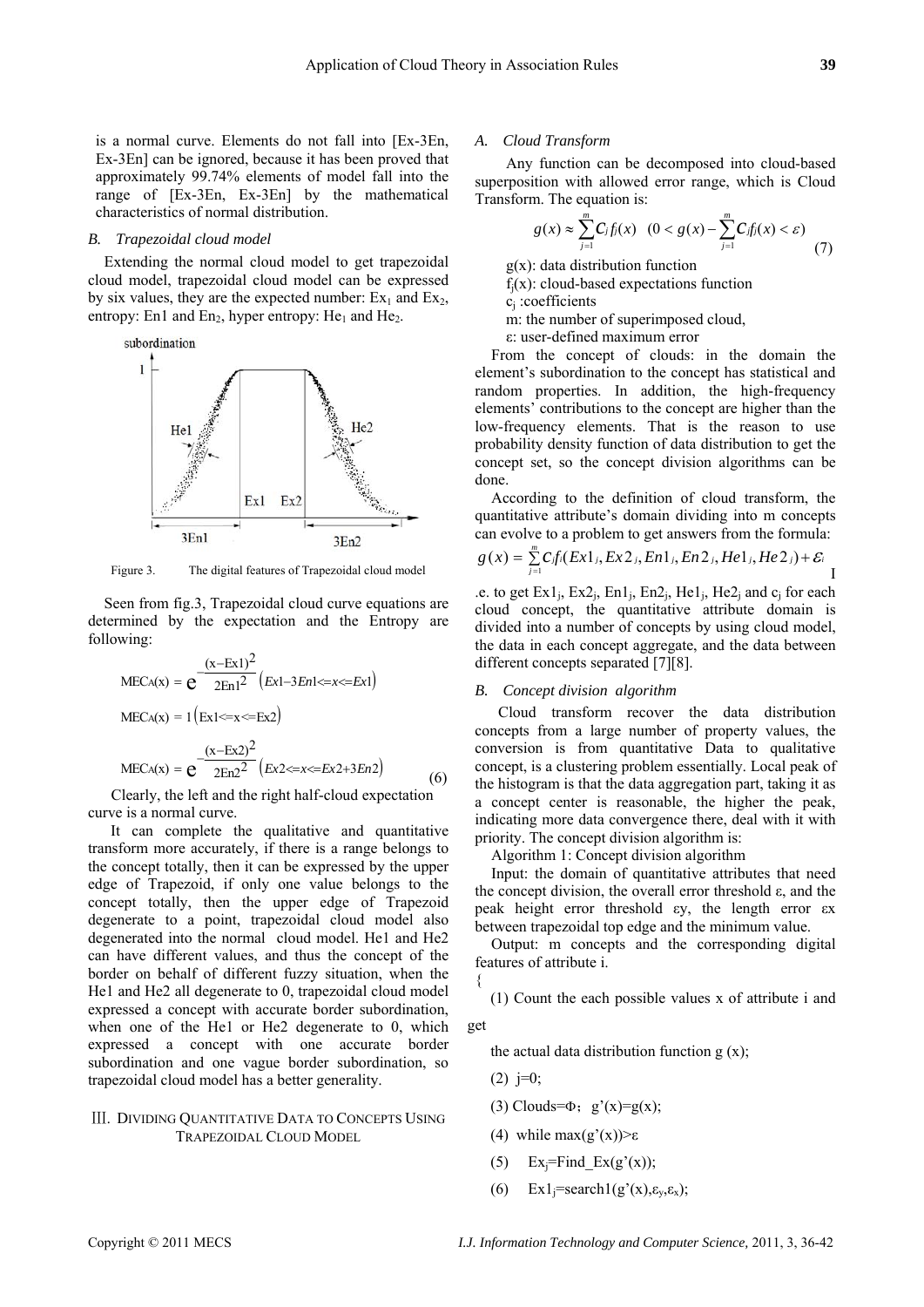- (7)  $Ex2<sub>i</sub>=search2(g'(x), \varepsilon_{y}, \varepsilon_{x});$
- (8) En1<sub>i</sub>=Find En(c<sub>i</sub>,Ex1<sub>i</sub>, $\varepsilon$ );
- (9)  $En2_i = Find\_En(c_i, Ex2_i, \varepsilon);$
- (10)  $gi(x)=c_i*Cloud(Ex_1,En1_i, Ex2_i, En2_i);$
- (11)  $g'(x)=g'(x)-g_1(x);$
- $(12)$  j=j+1;
- (13) endwhile
- $(14)$  for j=0 to m-1 do

(15) Clouds $(Ex1_i=Ex2_i,En1_i,En2_i,He1_i,He2_i)$ =

Calculate\_He( $g_i(x)$ ,  $g'(x)$ ,Cloud(Ex1<sub>i</sub>,Ex2<sub>i</sub>,En1<sub>i</sub>,En2<sub>i</sub>));

(16) endfor

}

In Step 1, using statistical methods to get the actual data distribution function  $g(x)$ ;

Step 2, 3 does variable initialization;

Step 4 the division of the process is ended, if the error limit less than a given error;

Step 5 Search for the peak value of  $c_i$  of property in the data distribution function  $g(x)$ , and its corresponding value x is defined as the cloud model center (expectation);

Step 6, 7 search approximate horizon line near the peak (within the error limit threshold  $\varepsilon_v$ ), if the width is greater than the minimum width of the threshold value  $\varepsilon_{x}$ , where were identified as uniformly distributed, the two endpoints of the line are recorded as the trapezoidal top edge endpoints  $Ex1_i$ ,  $Ex2_i$ ; otherwise get the trapezoidal top edge endpoints are equal to the peak point value  $Ex1_i=Ex2_i=Ex_i$ , trapezoidal cloud degenerated into the normal cloud. Trapezoidal cloud height coefficient is the function value of the  $Ex1_i$  or  $Ex2_i$ ;

The step 8, 9 calculate cloud model entropy  $En1<sub>i</sub>$  and En2<sub>i</sub> to fit g (x) for the half-liter cloud with  $Ex1$ , halffalling cloud with  $Ex2_i$ . to get  $En1_i$  searching left area of the cloud model with  $Ex1_i$ , to get  $En2_i$  searching right area of the cloud model with  $Ex2<sub>i</sub>$ , the entropy value increase from 0 step from the smaller value until the threshold ε is greater than the difference between the half-normal cloud value and distribution histogram value;

The step 10 calculates distribution function of the corresponding Trapezoidal;

Step 11 use the original data minus the known distribution function of trapezoidal cloud model data distribution to get the new data distribution function  $g'(x)$ ;

Repeat step 4 to 12 until the peak value is less than the error threshold;

Step 14, 15, 16 determine half hyper entropy of all cloud model with the residuals of distribution histogram.

## Ⅳ. MINING ASSOCIATION RULES FROM CONCEPTS MAPPED FROM QUANTITATIVE DATA

Dividing quantitative attributes into several concepts using concept division algorithm, mapping the attributes *data to the corresponding concept, sometimes, one* attribute value may be mapped to different concepts, the

mapping it to the concept that the attribute data has the largest subordination.

*C. Cloud Generator* 

Cloud generation algorithms can be achieved using the software, and also can be implemented by firmware, algorithms generated cloud droplets by the three digital characteristics of cloud are called Cloud Generator, also known as the basic cloud generator, it is the basis for uncertainty reasoning, it produces a cloud droplets which show some forms distribution[9][10][11]. Fig.4 Schematic diagram of a forward cloud generator.



Figure 4. The generator of the forward cloud model

Algorithm 2: forward cloud generator algorithm

/ \* Input: the expectations of the cloud forecast model Ex, entropy En and hyper entropy He

Output: predicted values  $X = (x1, x2... xi ... , xn)*/$ {

(1) Produce normal random entropy En' with expectation En, MSE He;

(2) produce a normal random number x with expectation Ex, MSE  $E n'$ ;

(3) Calculate 
$$
y = e^{-\frac{(x - Ex)^2}{2En^2}}
$$

(4) Take (x, y) as a forecast data;

(5) Repeat steps 1 through 4, until a required number

of forecasts data produced.

}

The step 2 in forward cloud generator algorithm, 99.74% of the forecast data will fall (Ex-3En, Ex +3En) range from the statistical knowledge; so that you can predict the precise degree of reality to fit the data well. The predictive value of y is essentially the membership degree of x under this model, it is just a reference value, if the actual prediction system does not require, dispense it, of course it can be used for membership degree analysis.

 Random number generation method is the key to the whole algorithm. Almost all programming languages have a function that generated uniform random number between [0, 1], according central limit theorem [12][13], the way generate normal random number using uniform random function is as follows:

Algorithm 3: Algorithm for generating normal random numbers

/\* Input: Ex, En

{

Output: the random number x in accordance with the normal distribution N (Ex, En) \*/

$$
_{\rm en}^{\rm se}
$$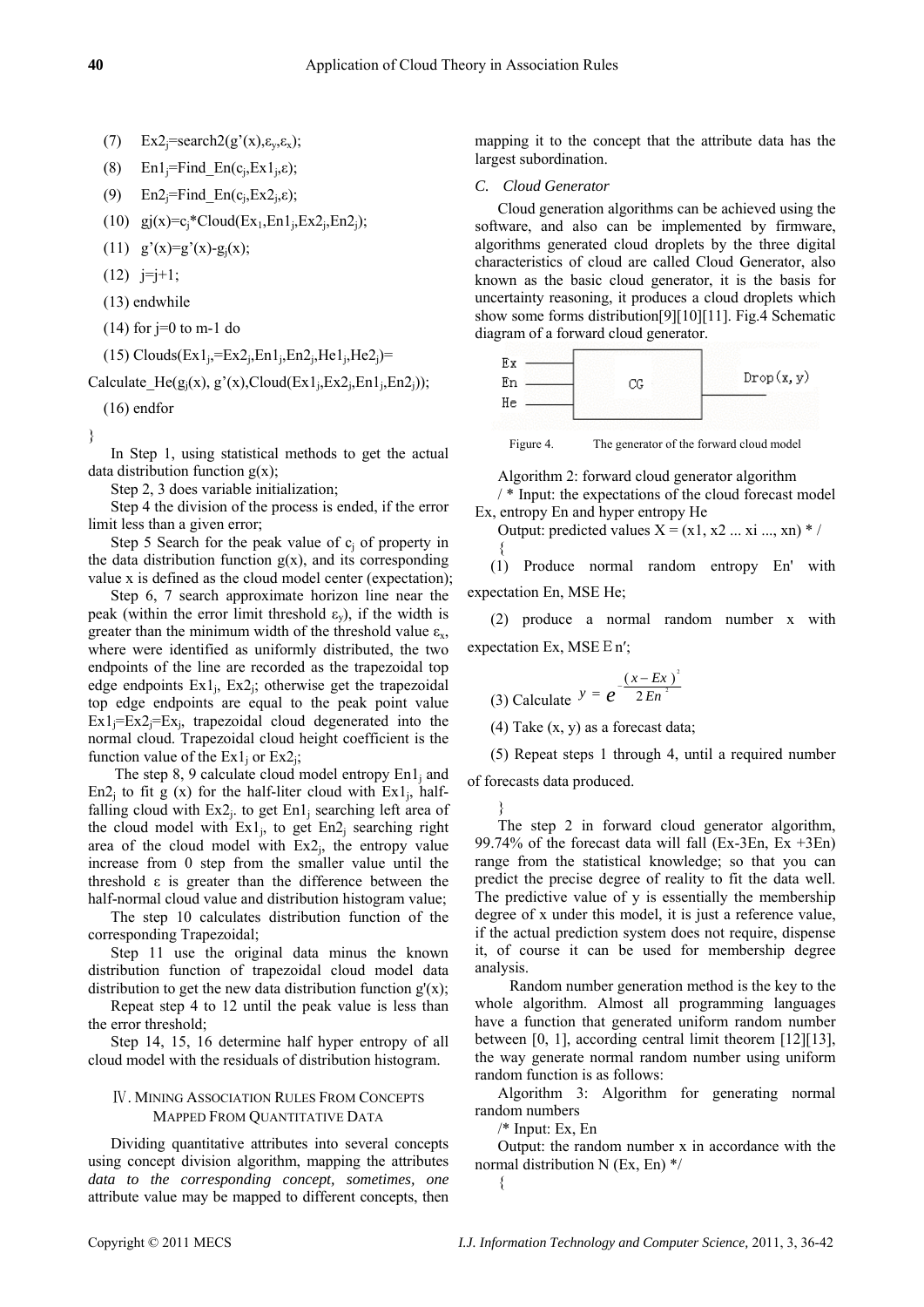(1) generate 6 uniform random number between [0,1],

calculate the sum of them:  $= \sum_{i=1}^{6}$  $i = 1$  $sum = \sum rand_i$ 

/ / Randi is uniform random number between [0,1]

(2) generate random number x with the standard normal distribution  $N(0,1)$  according to the central limit theorem:

 $x = sum-6$ 

(3) transform x to meet the normal distribution N (Ex, En)

 $x: x = Ex + x*En$ 

(4) return x

}

Cloud can be generated according to different conditions, given the value of x in the domain are called X condition cloud generator (see Fig.5), given the degree membership a particular value are called Y condition cloud generator (see Fig.6 b). X condition cloud generator generated cloud droplets in a same vertical line, the abscissa values are x, the vertical axis were the probability distribution of membership values. Y condition cloud generator generated cloud droplets in the same horizontal line, and divided into two groups by the expected Ex, the membership value of the vertical axis are μ, the two groups of the abscissa values were, respectively, the probability distributed. The two conditions cloud generator models are basics of uncertainty reasoning.







Figure 6. The generator of the Y condition-cloud

Algorithm 4: X condition cloud generator algorithm {

 $(1)$  Eni = G(En, He)

// produce a normal random number Eni with expectation En, MSE he;

(2) Calculate

$$
\mu_i = \exp\left[-\frac{(x - Ex)^2}{2 En^{\frac{2}{i}}}\right]
$$

(3) Let  $(x, \mu i)$  be a droplet.

}

Algorithm 5: Y condition cloud generator algorithm

$$
\{ \qquad \qquad
$$

 $(1)$  Eni = G(En, He)

// produce a normal random number Eni with expectation En, MSE he;

(2) Calculate  $X_i = Ex \pm \sqrt{-2\ln(\mu)En_i'}$ (3) Let (xi,μ) be a droplet. }

To get the three digital characteristics of the qualitative value (Ex, En, He) with a normal distribution of cloud droplets as a set of samples (xi, μi), are called backward cloud generator, shown in Fig.7, the general said is CG -1. Forward and backward cloud generator c combined to achieve qualitative and quantitative conversion at any time.



Figure 7. The backward cloud generator

Algorithm 6: Algorithm of backward cloud generator {

(1) Ex = mean(xi)  
\n(2) En = stdev(xi)  
\n(3)  
\nEni' = 
$$
\sqrt{\frac{-(xi - Ex)^2}{2ln(\mu)}}
$$

$$
he = stedv(En_{i})
$$

}

The Formula to calculate the mean and standard deviation are as follows:

mean  $(xi) = (x1 + x2 + ... ... xn) / n$ 

stdev (xi) = sqrt (((x1-mean (xi))  $2 + (x2 - \text{mean } (xi))$  2  $+ ... ... + (xi-mean (xi)) 2) / (n-1)$ 

in the Boolean association rules  $I = \{i1, i2, ..., im\}$ , the original meaning of ii is to buy not to buy tea, through the concept division algorithm a quantitative attribute value is extended to buy a lot of tea, buy some tea, buy little tea. Of course, every transaction belong to one of these situations only, problems can be solved by the Boolean association rules mining, using the famous Apriori frequent item set algorithm and the non-frequent